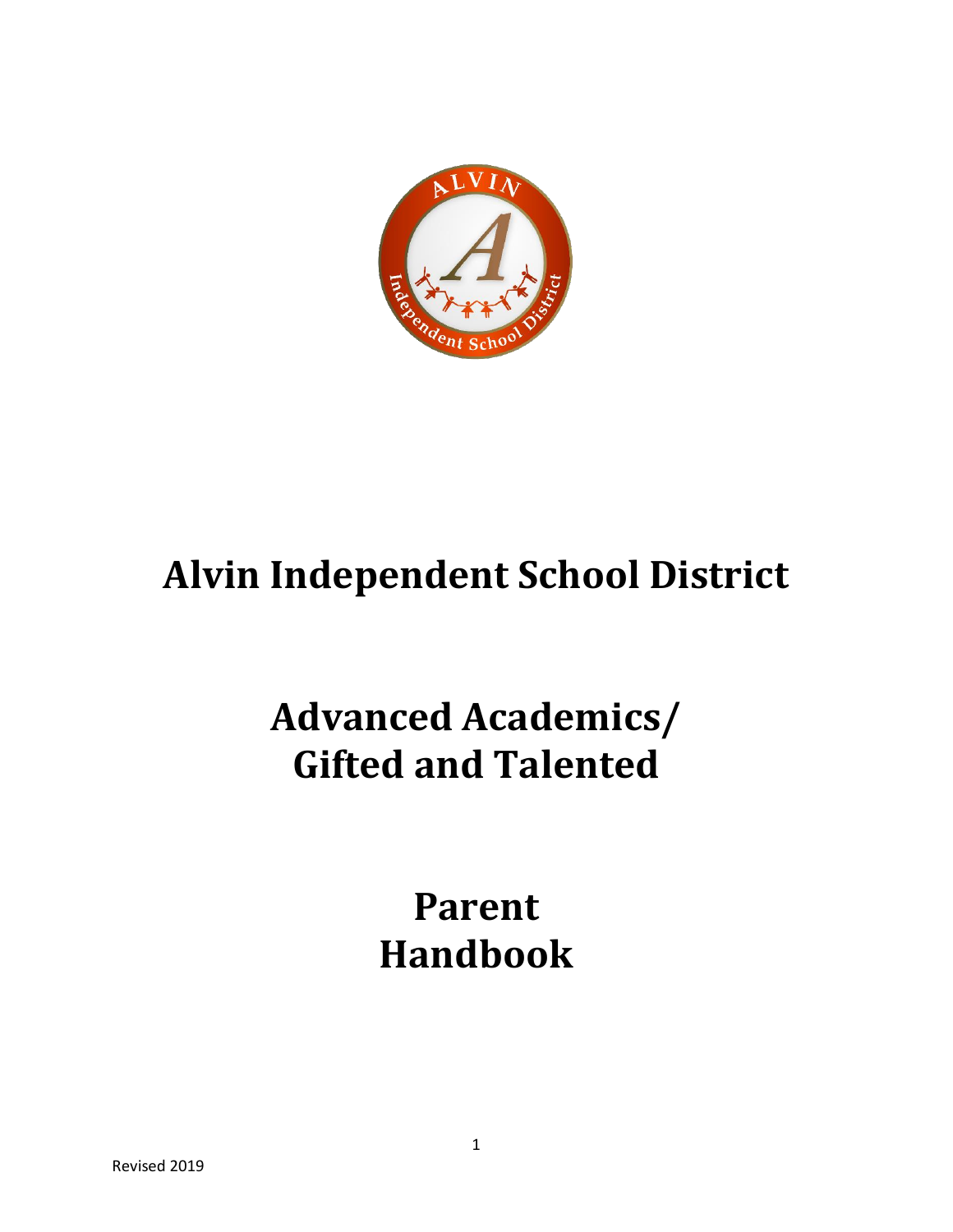## **Alvin Independent School District**

### **Vision**

Alvin ISD is a dynamic learning organization committed to excellence for each student and every program.

## **Core Beliefs**

- We believe students achieve their maximum potential when provided engaging learning opportunities.
- We believe parents expect excellence in educational experiences that will make each child's goals become achievable.
- We believe teachers create a safe and engaging learning environment that fosters the success of each student.
- We believe campus leaders establish a climate where everyone matters by creating a culture of pride and ownership in their schools.
- We believe the central office provides the foundation to equip staff with resources in a supportive environment so that each student has the opportunity to thrive.
- We believe the Board of Trustees engages the community to create an environment where excellence is prioritized to ensure each student reaches his or her maximum potential.

## **Advanced Academics Mission Statement**

The mission of the Alvin ISD Advanced Academics Program is to support each Gifted and Talented student and Advanced Learner in order to foster the academic and social/emotional needs of these students in the following ways:

- Cultivating relationships
- Strengthening critical thinking skills
- Providing greater depth and complexity
- Differentiating learning experiences to encourage life-long learning

## **State Goal for Services for Gifted and Talented Students**

Students who participate in services designed for Gifted and Talented students will demonstrate skills in self-directed learning, thinking, research, and communication as evidenced by the development of innovative products and performances that reflect individuality and creativity and are advanced in relation to students of similar age, experience or environment. High school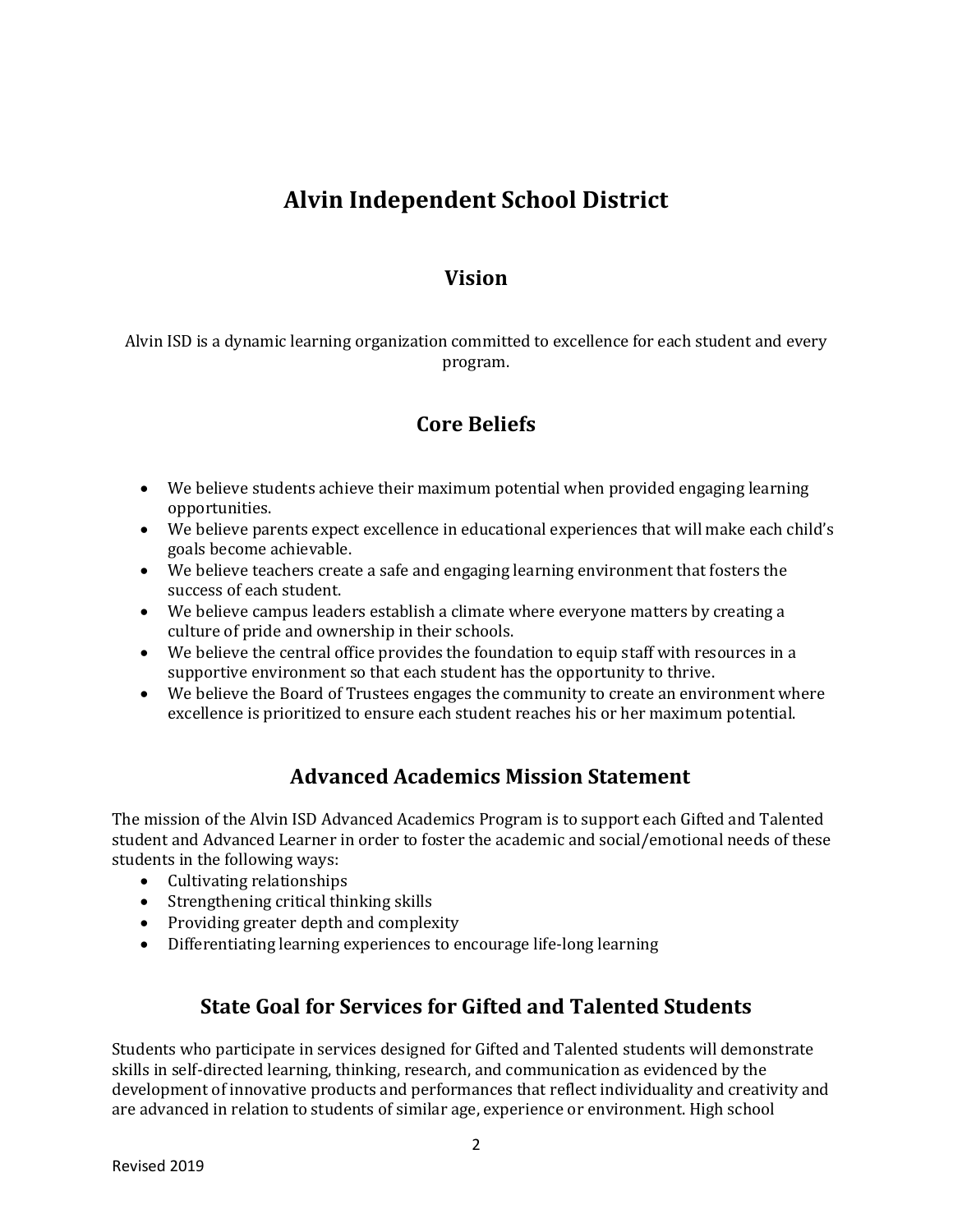graduates who have participated in services for Gifted and Talented students will have produced products and performances of professional quality as part of their program services. -Texas State Plan for the Education of Gifted and Talented Students Handbook

### **Alvin ISD**

The Alvin Independent School District recognizes that gifted students have special needs and abilities. The gifted program will provide identified students with opportunities beyond the regular curriculum to broaden their knowledge, skills, and experiences. Emphasis will be on developing, independent, self-directed learners by encouraging and supporting in-depth learning and divergent and creative thinking. Gifted students will be expected to and will be given opportunities to perform well beyond what would be expected of a child of similar age and experience.

A "Gifted and Talented" student is a child or youth who performs at or shows the potential for performing at a remarkably high level of accomplishment when compared to others of the same age, experience, or environment and one who exhibits high performance capability in intellectual ability and higher level thinking skills.

## **Program Design**

#### **Elementary Level: Grades K-5**

Identified students are served at their individual campus within a cluster setting by teachers who have the required GT training and who differentiate the curriculum by using depth and complexity in the four core content areas with learning components implemented by Advanced Academics Specialists on each campus.

The program is designed to develop students as life-long learners who apply, synthesize, and evaluate information, ideas, skills, and processes in a deep and complex manner. As a result, our GT students will obtain necessary knowledge and skills to become productive contributors to their community.

Acceleration of learning is encouraged, and students are provided an array of learning experiences participating in a wide choice of Texas Performance Standards Projects. Students are introduced to and use the district-adopted *Independent Investigation Method or IIM,* a research process which involves seven user-friendly steps to accomplish K-5 research tasks. Student products and performances are spotlighted and shared with the community.

Affective needs of GT students are met through a multitude of activities, such as understanding giftedness, perfectionism and emotional stress. Activities include integrating children's literature with teacher directed lessons that address the individual student's needs.

#### **WINGS Academy**

The WINGS Academy is a school within a school model designed to provide highly gifted students an advanced educational opportunity matched to their individual abilities, strengths and interests. The academy opened the fall of 2017 to meet the needs of highly gifted students in first and second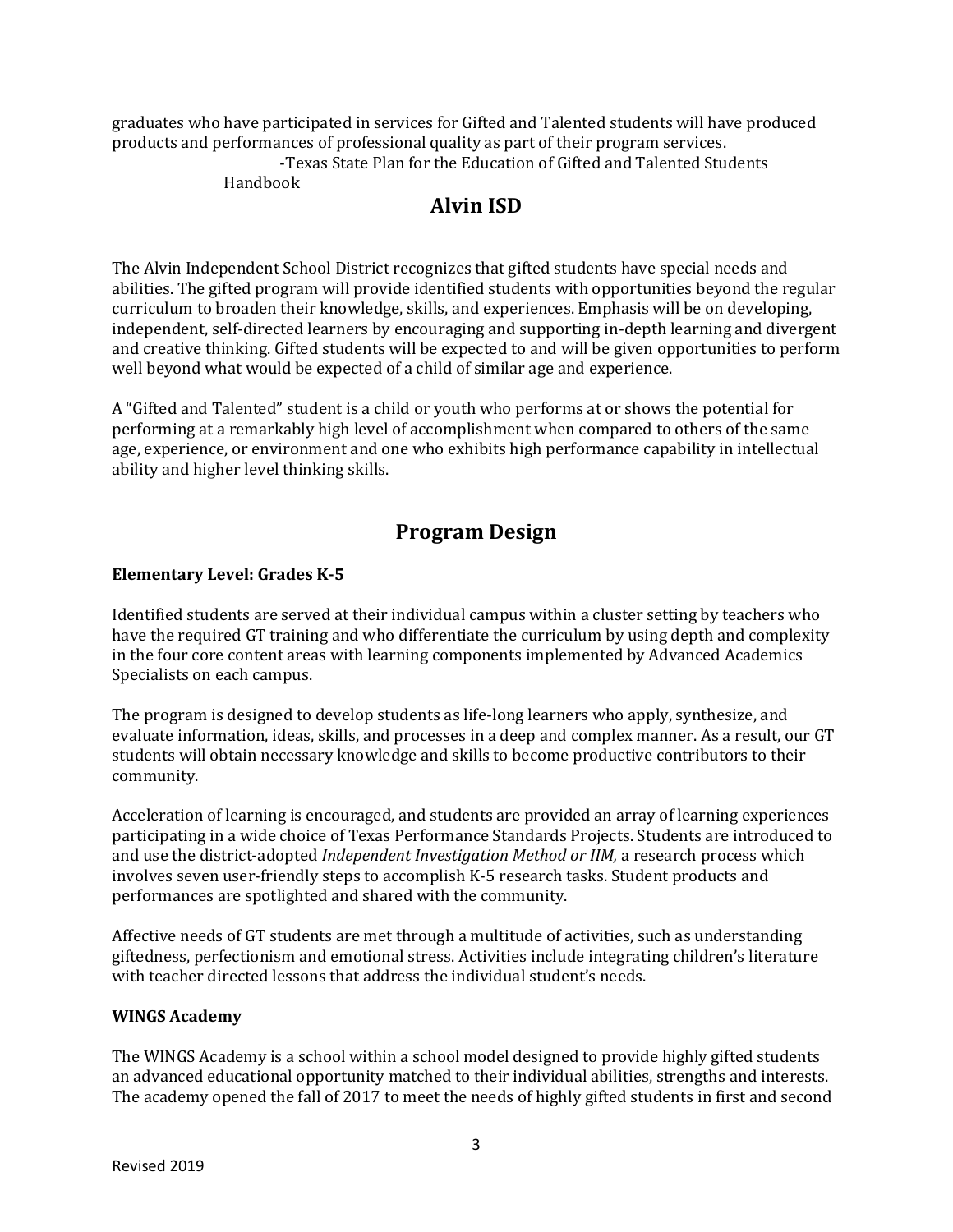grade. After the initial opening, the WINGS Academy will follow with the addition of a grade level each subsequent year until it reaches fifth grade.

Students must be enrolled in Alvin ISD and qualify through an evaluation process that includes qualitative and quantitative measures.

The school features:

- Multi-age group classes that allows learning with intellectual peers
- Curriculum specifically designed for highly gifted learners
- An Individual Learning Plan (ILP) that appropriately challenges each student's abilities allowing her/him to engage in the curriculum at a pace and depth consistent with the student's knowledge, skills and personal motivations
- A learning environment that recognizes their social emotional needs and fosters leadership, integrity, personal responsibility, and an appreciation of individual differences, along with respect for others
- The opportunity to identify and develop students' unique talents and skills at an advanced level and be supported by teachers, professors and other experts in their fields of interest
- Engagement of parents in the learning process and provide opportunities for understanding and nurturing their children.

#### **Junior High Level: Grades 6 - 8**

GT students receive differentiated services with specially trained teachers in each of the four core content areas through Pre-AP. The Gifted and Talented curriculum is integrated with the TEKS and the Pre-AP College Board curriculum. An Advanced Academic Specialist offers individual and group support for teachers and students in order to implement and produce advanced coursework and products. High quality, specialized professional development is offered to teachers of GT identified students through the district as well as through outside sources. The wide range of learning experiences at this level may include out-of-school competition options as well as in-school individualized learning opportunities in the different content areas. The Advanced Academics Specialist on campus communicates progress of gifted learners to parents.

#### **STEM Academy**

The Alvin ISD STEM Academy is a school within a school model meeting the needs of the district's highly gifted population. Students must qualify through a series of qualitative and quantitative measures. The STEM Academy focuses on problem solving, discovery, creativity, exploratory learning, teamwork, leadership skills, and communication skills while providing the depth and complexity needed to meet the cognitive needs of the highly gifted student.

#### **Magnet Academic Program (MAP)**

The AISD Magnet Academic Program (MAP) offers an accelerated (math/science) or integrated (reading/social studies) curriculum that meets the cognitive needs of advanced learners who qualify for the program. All fifth grade students in Alvin ISD are screened during the second semester. Students who move on to testing will be administered a battery of mathematics, reading, and writing assessments, both timed and untimed. Qualifying students are placed on a matrix that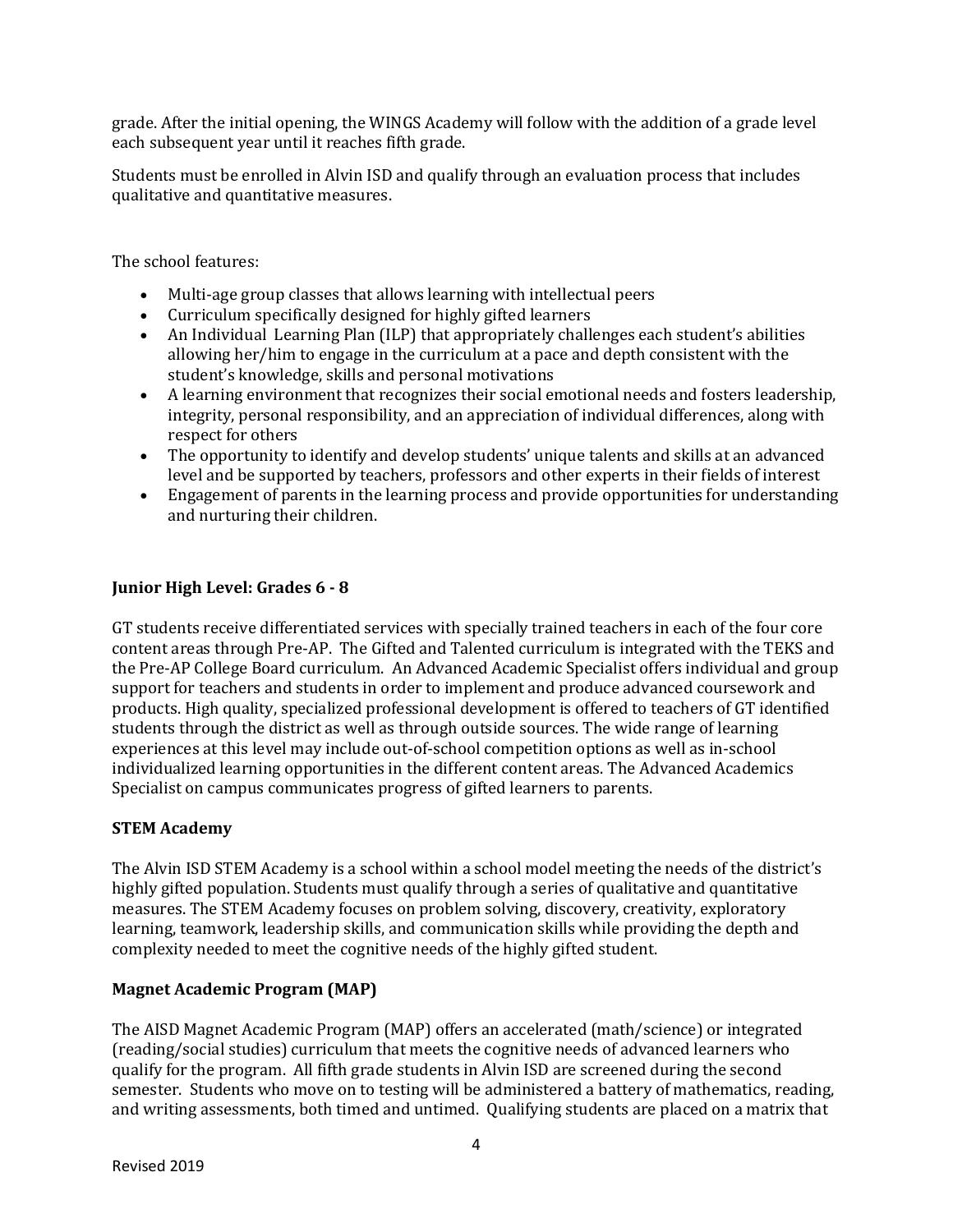is completed with information garnered from the assessments as well as other qualitative data such as, but not limited to, STAAR simulations, NWEA assessment results, and class grade averages. MAP is currently offered on every Alvin ISD junior high campus. Students are only eligible for the screening and/or testing process one time.

#### **High School Level: Grades 9 – 12**

GT students at the high school level are served in three course areas: Pre-Advanced Placement, Advanced Placement, and Dual Credit. Highly trained teachers integrate collegiate level curriculum with the TEKS in order to prepare students for the rigor of Advanced Placement and Dual Credit courses. The Advanced Placement and Dual Credit programs represent vertical and horizontal acceleration, allowing students to earn college credit while they are in high school. In addition, the Dual Degree program from Alvin Community College enables participating high school students the opportunity to earn an Associate of Arts degree.

### **Identification Process**

#### **Identification Policy**

In order to comply with the [Texas State Plan](https://tea.texas.gov/sites/default/files/GT_State_Plan_2019_1.pdf) for the Gifted and Talented, students will be identified for participation in the AISD Gifted and Talented Program through the use of multiple criteria that are both quantitative (abilities test and/or intellectual assessment) and qualitative (professional recommendations and classroom performance data). The state plan requires at least three criteria be used to identify students. In accordance with state guidelines and in striving to be an exemplary gifted program, Alvin identifies students based on criterion and norm referenced testing, intellectual assessments, and teacher recommendations.

#### **Identification Procedure**

#### **Referrals**

- Referrals are accepted on an ongoing basis for the GT program from the following: teachers, administrators, parents, counselors, peers, the student or anyone familiar with the student's behavior, performance, or products and who is aware of characteristics of the gifted and talented.
- Community notices are placed on district & school websites regarding referrals.
- Referrals for all grade levels must be submitted in writing to the campus Advanced Academics Specialist.
- The Alvin ISD gifted program does not offer assessments for non-enrolled students. Students must be enrolled and in actual attendance prior to consideration for GT assessment.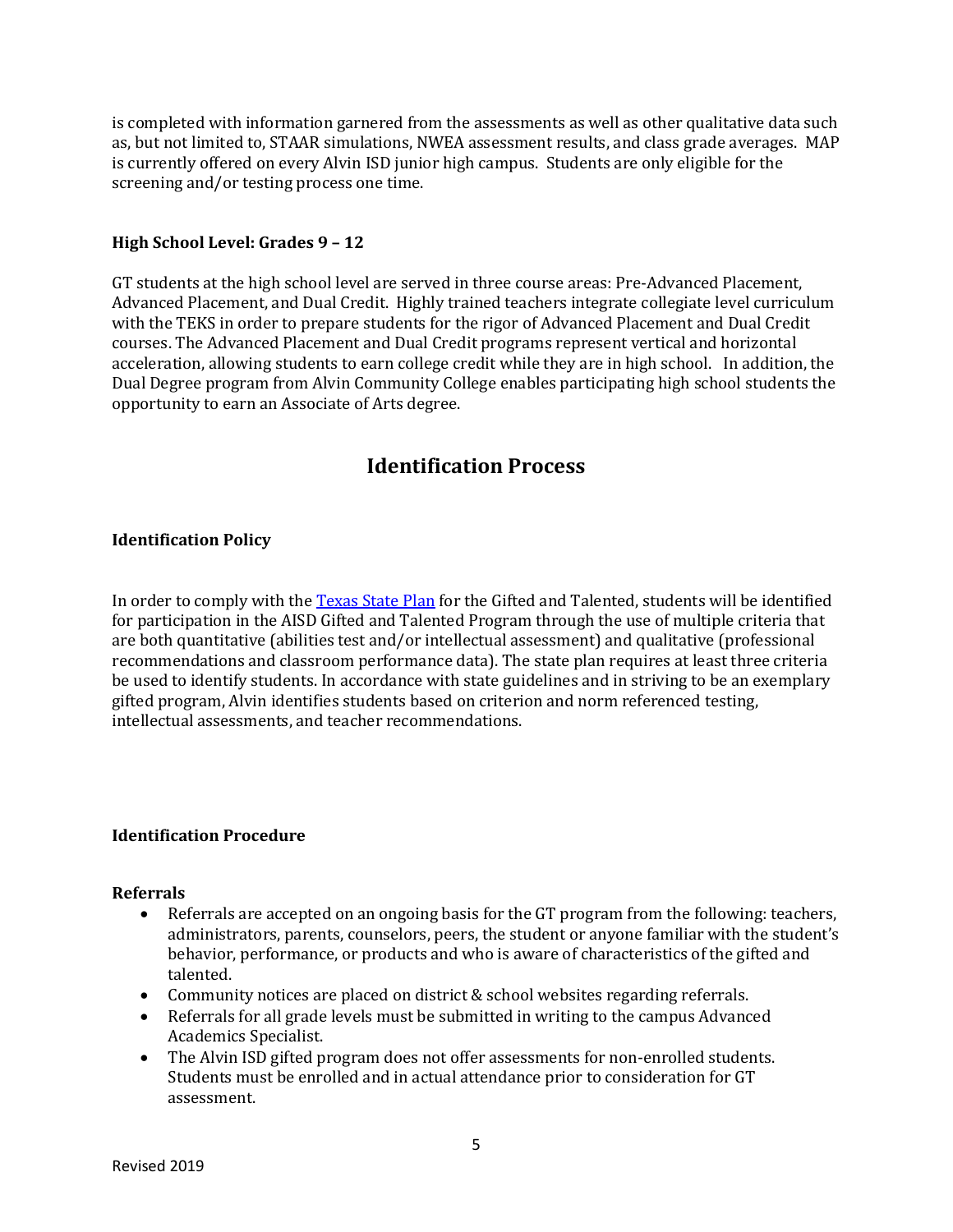• Click [here](https://www.alvinisd.net/cms/lib/TX01001897/Centricity/Domain/282/GT%20Student%20Referral%20Form%20Grades%201-5%2019-20.pdf) to download the Alvin ISD GT referral form. Deadline for referrals is March 1st.

#### **Assessment Grades 1-12**

- Student referrals in grades 1-5 must be turned in to the Advanced Academics Specialist by March 1.
- Alvin ISD honors test scores for two years, beginning in  $1<sup>st</sup>$  grade. Students may be referred each year, but the previous year's test scores will be utilized.
- The campus level committee, made up of at least three of the following personnel, reviews student's testing data to determine placement: Advanced Academics Specialist, administrator, counselor, and classroom teacher with 30 clock hours of GT training.
- Elementary testing occurs in the spring semester.
- Secondary (Grades 6-12) assessment opportunities are made available once a semester.

#### **Kindergarten**

- All kindergarten students will be screened during the fall semester and students who qualify will be tested during the months of January/February.
- GT services will begin by March  $1<sup>st</sup>$  of the school year.

#### **Transfer Students**

- Identified Gifted and Talented students from another district will be considered for placement during the first six weeks of enrollment.
- Previous Gifted and Talented documentation should be provided by parents to the campus Advanced Academics Specialist.
- Further assessment will be initiated as indicated
- The campus GT selection committee will review the assessment data and determine the best placement for the student
- Parents will be notified of the campus GT selection committee decision.

#### **Private and Home School**

The Alvin ISD Advanced Academics department will conduct summer screenings for private school and home school students for possible GT testing. Depending on the outcome of the screening, a student may qualify to participate in GT testing. If your child is newly enrolled in Alvin ISD as a previous private school or home school student and has never attended public school, the district will conduct a summer screening on your child. In order to have your child screened, the student must be enrolled in an Alvin ISD elementary school.

Parents of newly enrolled private or home school students who do not go through the summer screening process, must indicate when enrolling their child that they would like to have their child screened for GT. All screenings and/or testing will occur within the first two weeks of school during the fall semester. After that time, student testing will occur during the spring testing. Alvin ISD will conduct GT summer screenings once for a child.